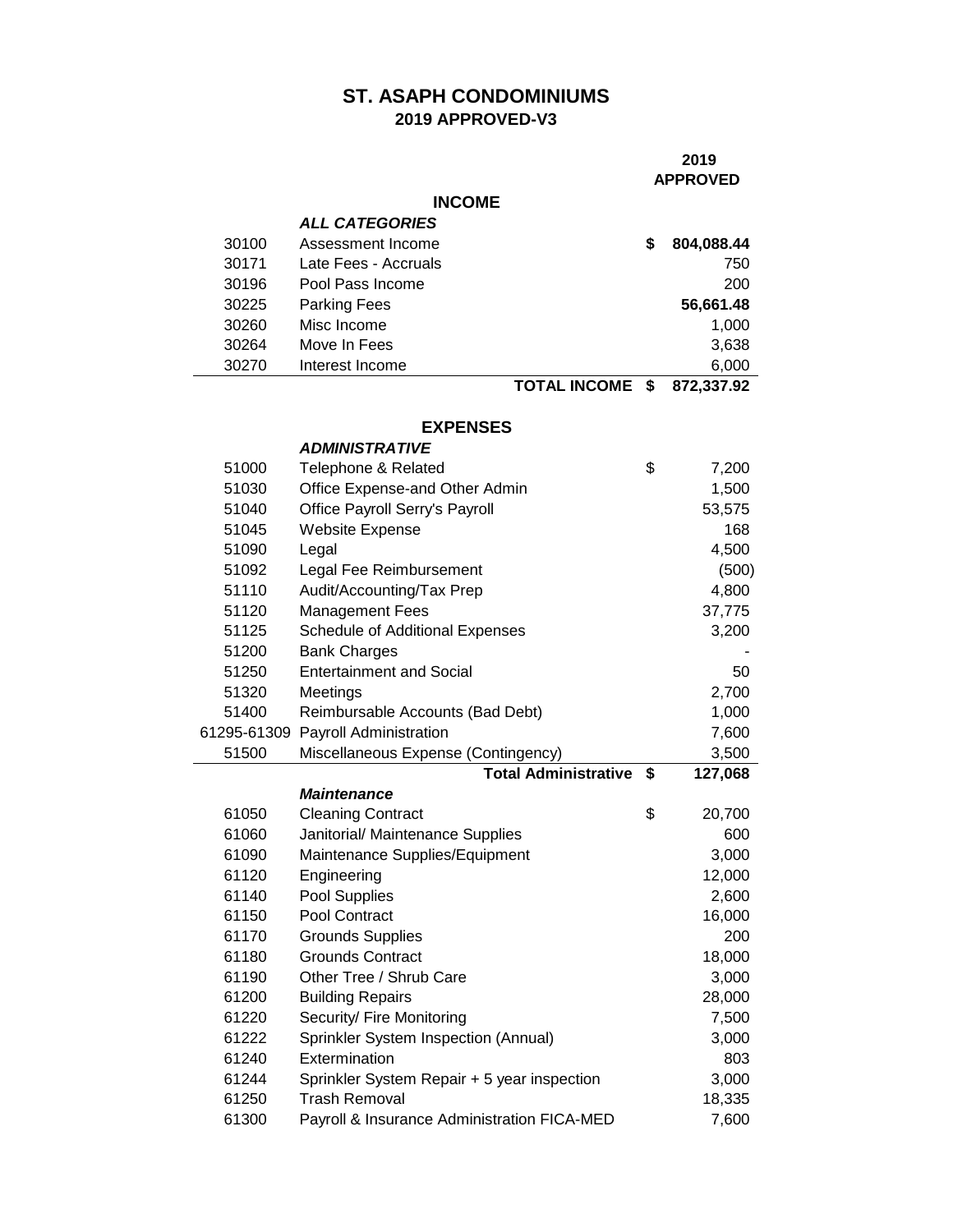# **ST. ASAPH CONDOMINIUMS 2019 APPROVED-V3**

|       |                                        |    | 2019            |
|-------|----------------------------------------|----|-----------------|
|       |                                        |    | <b>APPROVED</b> |
| 61302 | Payroll Employer- SUTA                 |    | 120             |
| 61303 | VA Unemployment-FUTA                   |    | 55              |
| 61370 | Damage Claims                          |    | 10,000          |
| 61420 | Maintenance Payroll ~ Leo (Contract)   |    | 32,560          |
| 61500 | Miscellaneous Maintenance              |    | 1,000           |
| 61570 | Landscape Improvements                 |    | 1,200           |
| 61582 | <b>Snow Removal Supplies</b>           |    | 200             |
| 61610 | <b>Hyac Maintenance</b>                |    | 3,800           |
| 61620 | Elevator Maintenance (Contract)        |    | 13,000          |
|       | <b>Total Maintenance</b>               | \$ | 206,273         |
|       |                                        |    |                 |
|       |                                        |    |                 |
|       | <b>Utilities and Other</b>             |    |                 |
| 71010 | <b>Water And Sewer</b>                 | \$ | 50,000          |
| 71030 | Electric                               |    | 26,000          |
| 71050 | Master Insurance                       |    | 58,455          |
| 71070 | Group Insurance                        |    | 3,600           |
| 71090 | <b>Workers Compensation</b>            |    | 1,100           |
| 71140 | <b>Income Taxes</b>                    |    |                 |
| 71143 | Personal Property Tax-Coa              |    | 250             |
| 79900 | Contingency                            |    | 500             |
| 81020 | Interest on Loan for 2019              |    | 7,958           |
|       | Rounding-Par Value                     |    |                 |
|       | <b>Total Utilities and Other</b>       | \$ | 147,863         |
|       |                                        |    |                 |
|       | <b>TOTAL EXPENSES</b>                  | \$ | 481,204         |
|       | <b>Reserves</b>                        |    |                 |
| 90000 | <b>Transfer to Reserves</b>            | \$ | 308,451         |
| 90004 | <b>Transfer to/from Members Equity</b> |    | 15,000          |
| 90052 | Elevator Loan Principal                |    | 67,683          |
|       | Rounding-Par Value                     |    | (0.48)          |
|       | <b>Total Reserves</b>                  | S. | 391,134         |
|       |                                        |    |                 |
|       | <b>TOTAL EXPENSES &amp; RESERVES</b>   | \$ | 872,338         |

*Surplus/(Deficit)* **\$ -**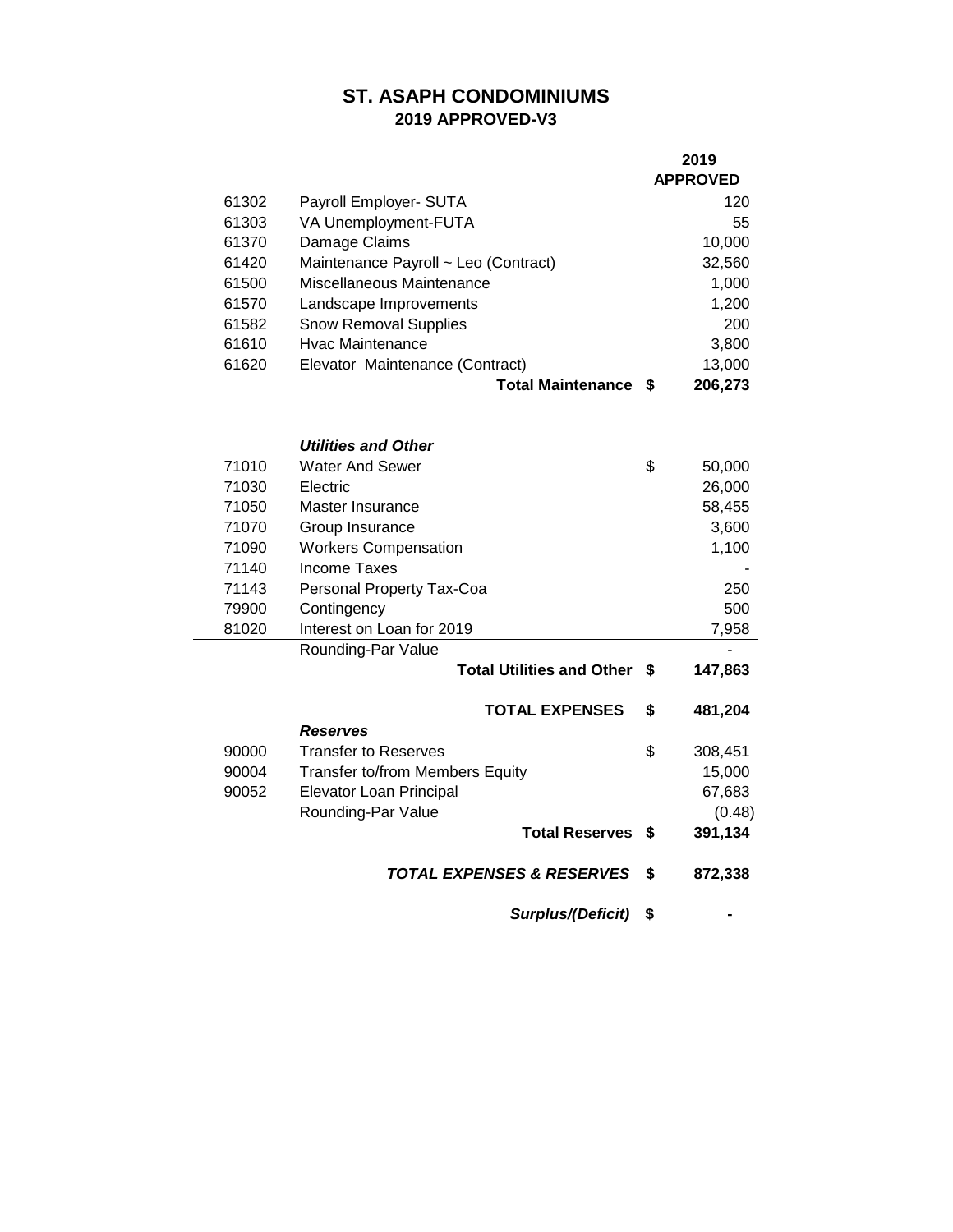| Revised   | 9/10/2018        |                         |                |                    |                   |                |
|-----------|------------------|-------------------------|----------------|--------------------|-------------------|----------------|
|           |                  |                         |                |                    |                   | 2019           |
|           |                  |                         |                |                    | 2019              | Assessment     |
|           |                  |                         | <b>Space</b>   |                    | <b>Assessment</b> | including      |
| Unit No.  | <b>Par Value</b> | # Spaces                | <b>Numbers</b> | 2019 parking       | <b>JENARK</b>     | <b>Parking</b> |
| Masterson | Masterson        | 1                       | 116            | 37.19              |                   | 37.19          |
| 121       | 0.008173         | 1                       | 56             | 37.19              | 547.65            | 584.84         |
| 122       | 0.008953         | 1                       | 114            | 37.19              | 599.92            | 637.11         |
| 123       | 0.008953         | 1                       | 79             | 37.19              | 599.92            | 637.11         |
| 124       | 0.008173         | 1                       | 108            | 37.19              | 547.65            | 584.84         |
| 125       | 0.008173         | 1                       | 64             | 37.19              | 547.65            | 584.84         |
| 126       | 0.008953         | 1                       | 52             | 37.19              | 599.92            | 637.11         |
| 127       | 0.011891         | $\mathbf{1}$            | 45             | 37.19              | 796.79            | 833.98         |
| 201       | 0.010281         | 1                       | 82             | 37.19              | 688.90            | 726.09         |
| 202       | 0.008516         | 1                       | 22             | 37.19              | 570.64            | 607.83         |
| 203       | 0.008453         | 1                       | 119            | 37.19              | 566.41            | 603.60         |
| 204       | 0.011382         | $\overline{2}$          | 53,9           | 74.38              | 762.68            | 837.06         |
| 205       | 0.008567         | 1                       | $s-3$          | 37.19              | 574.05            | 611.24         |
| 206       | 0.008567         | 1                       | 17             | 37.19              | 574.05            | 611.24         |
| 207       | 0.008173         | $\overline{2}$          | $s-5,41$       | 74.38              | 547.65            | 622.03         |
| 208       | 0.008953         | $\mathbf{1}$            | 28             | 37.19              | 599.92            | 637.11         |
| 209       | 0.008953         | 1                       | 26             | 37.19              | 599.92            | 637.11         |
| 210       | 0.008173         | 1                       | 23             | 37.19              | 547.65            | 584.84         |
| 211       | 0.008173         | 1                       | 16             | 37.19              | 547.65            | 584.84         |
| 212       | 0.008953         | $\mathbf 0$             | 0              | 0.00               | 599.92            | 599.92         |
| 214       | 0.011891         | 1                       | 97             | $\overline{37.19}$ | 796.79            | 833.98         |
| 215       | 0.011268         | 1                       | 69             | 37.19              | 755.04            | 792.23         |
| 216       | 0.011413         | $\overline{2}$          | 7,8            | 74.38              | 764.76            | 839.14         |
| 217       | 0.011413         | $\overline{2}$          | 5,6            | 74.38              | 764.76            | 839.14         |
| 218       | 0.011268         | $\overline{c}$          | 55,68          | 74.38              | 755.04            | 829.42         |
| 219       | 0.011268         | $\mathbf{1}$            | 59             | 37.19              | 755.04            | 792.23         |
| 220       | 0.011413         | 1                       | 72             | 37.19              | 764.76            | 801.95         |
| 221       | 0.008173         | $\mathbf{1}$            | 121            | 37.19              | 547.65            | 584.84         |
| 222       | 0.008173         | $\mathbf 0$             | 0              | 0.00               | 547.65            | 547.65         |
| 223       | 0.008173         | 1                       | 35             | 37.19              | 547.65            | 584.84         |
| 224       | 0.011891         | 1                       | 98             | 37.19              | 796.79            | 833.98         |
| 225       | 0.009045         | 1                       | 110            | 37.19              | 606.08            | 643.27         |
| 226       | 0.008567         | 0                       | 0              | 0.00               | 574.05            | 574.05         |
| 227       | 0.008567         | $\mathbf{1}$            | 43             | 37.19              | 574.05            | 611.24         |
| 228       | 0.008567         | $\mathbf{1}$            | 36             | 37.19              | 574.05            | 611.24         |
| 229       | 0.008453         | 1                       | $s-12$         | 37.19              | 566.41            | 603.60         |
| 230       | 0.008516         | 1                       | 70             | 37.19              | 570.64            | 607.83         |
| 231       | 0.008453         | 1                       | 102            | 37.19              | 566.41            | 603.60         |
| 232       | 0.008567         | 1                       | 100            | 37.19              | 574.05            | 611.24         |
| 233       | 0.008567         | 1                       | 61             | 37.19              | 574.05            | 611.24         |
| 234       | 0.008567         | 1                       | 101            | 37.19              | 574.05            | 611.24         |
| 235       | 0.008567         | $\mathbf{1}$            | 57             | 37.19              | 574.05            | 611.24         |
| 301       | 0.010281         | 2                       | 10,34          | 74.38              | 688.90            | 763.28         |
| 302       | 0.008516         | 1                       | 19             | 37.19              | 570.64            | 607.83         |
| 303       | 0.008453         | 1                       | 15             | 37.19              | 566.41            | 603.60         |
| 304       | 0.011382         | 1                       | 83             | 37.19              | 762.68            | 799.87         |
| 305       | 0.008567         | 1                       | 92             | 37.19              | 574.05            | 611.24         |
| 306       | 0.008567         | 1                       | 63             | 37.19              | 574.05            | 611.24         |
| 307       | 0.008173         | $\mathbf{1}$            | 85             | 37.19              | 547.65            | 584.84         |
| 308       | 0.008173         | $\pmb{0}$               | $\mathbf 0$    | 0.00               | 547.65            | 547.65         |
| 309       | 0.008173         | 1                       | 120            | 37.19              | 547.65            | 584.84         |
| 310       | 0.011891         | 4                       | 29,86,65,66    | 148.76             | 796.79            | 945.55         |
| 311       | 0.011268         | $\mathbf{1}$            | 13             | 37.19              | 755.04            | 792.23         |
| 312       | 0.011413         | $\mathbf 2$             | 3,4            | 74.38              | 764.76            | 839.14         |
| 314       | 0.011413         | $\overline{2}$          | 87,88          | 74.38              | 764.76            | 839.14         |
| 315       | 0.011268         | $\overline{\mathbf{c}}$ | 89,90          | 74.38              | 755.04            | 829.42         |
| 316       | 0.011268         | 2                       | 76,111         | 74.38              | 755.04            | 829.42         |
| 317       | 0.005961         | 1                       | 60             | 37.19              | 399.43            | 436.62         |
| 318       | 0.008453         | $\mathbf{1}$            | 71             | 37.19              | 566.41            | 603.60         |